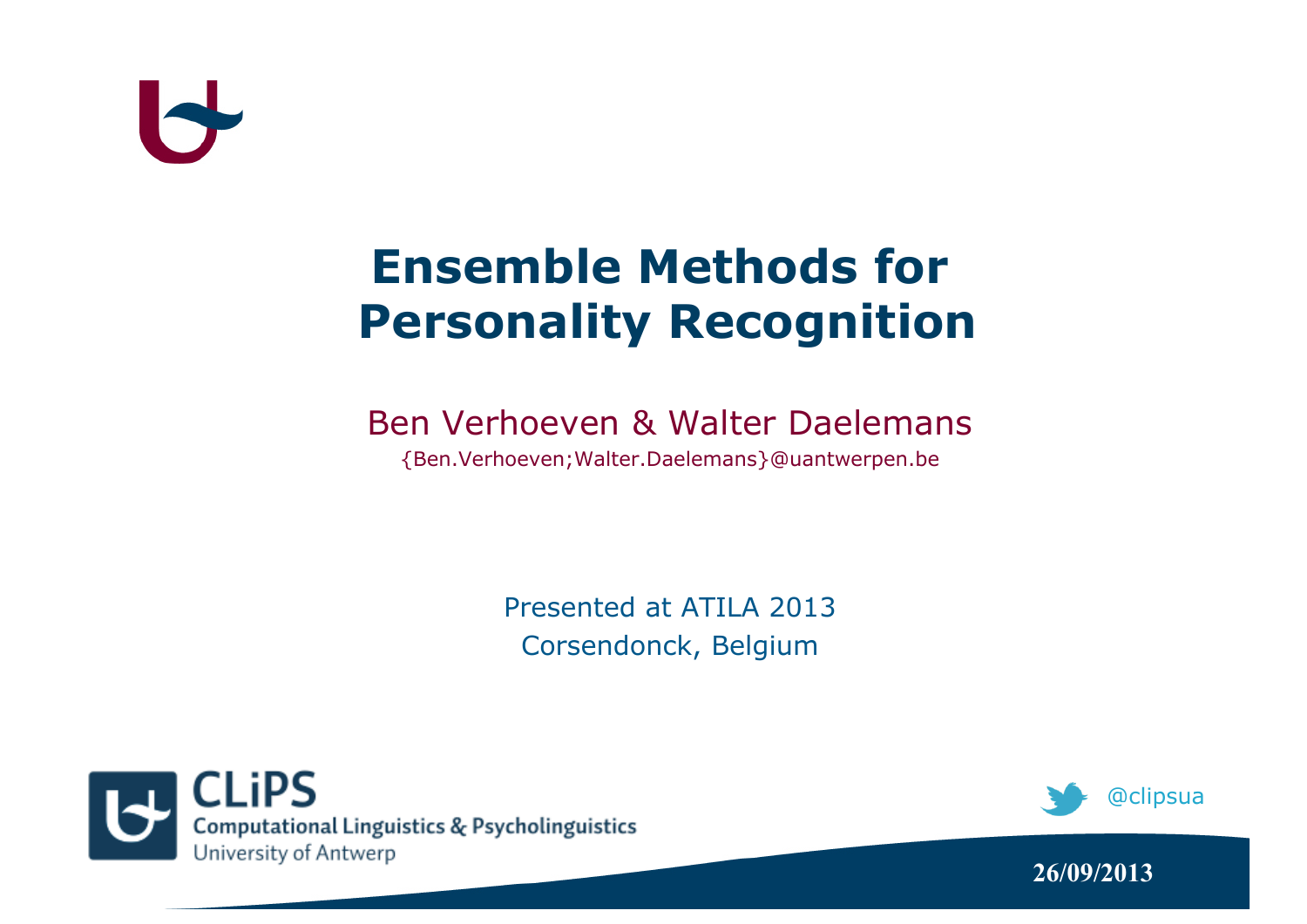## Introduction

- Goal:
	- Assign personality profile to author of text
- Applications:
	- Social network analysis
	- User modeling for conversational systems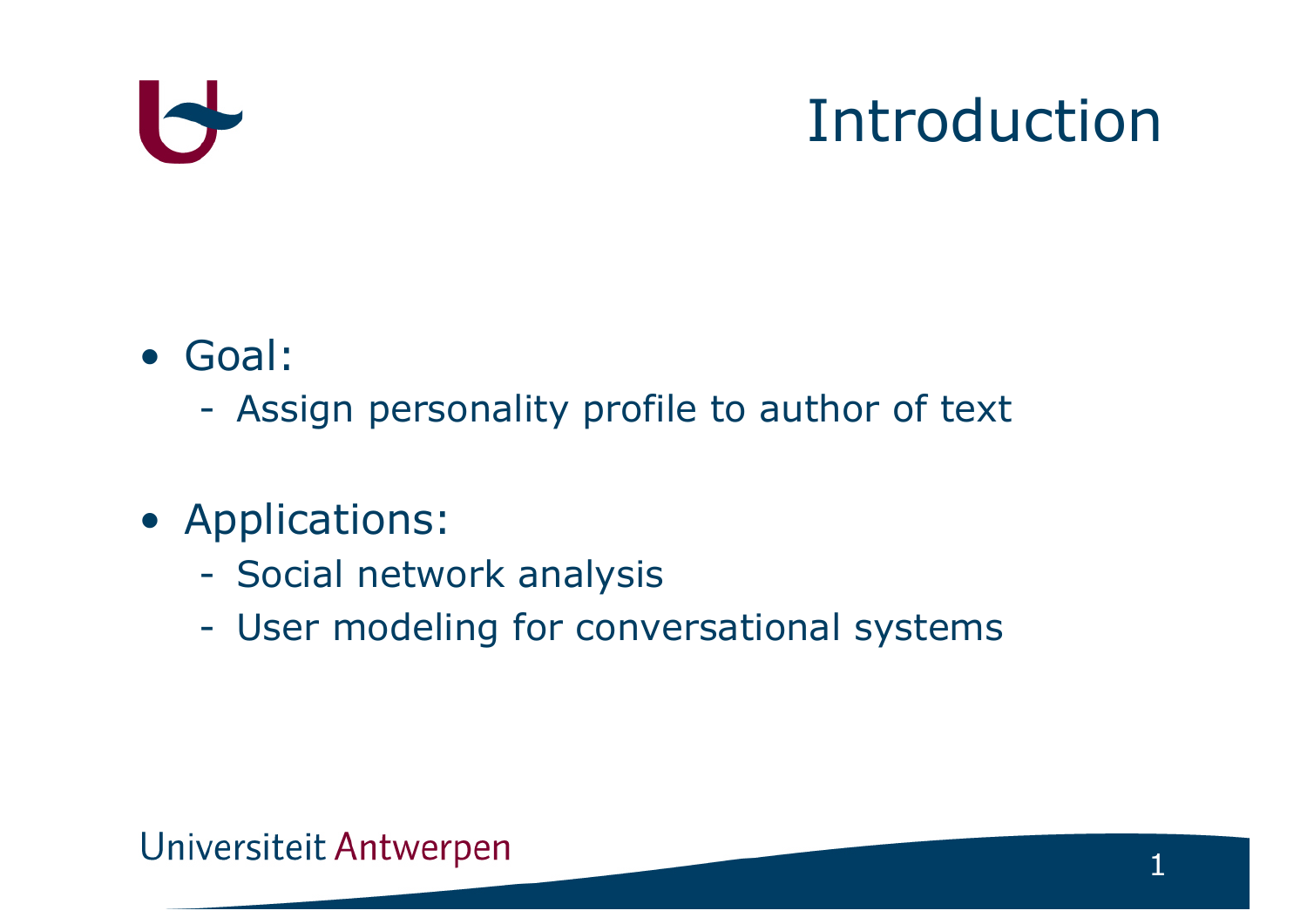

## Personality Profile

#### Big Five

- **O**penness to experience
- **C**onscientiousness
- **E**xtraversion
- **A**greeableness
- **N**euroticity

MBTI (Myers-Briggs Type Indicator)

- Extravert Introvert
- Thinking Feeling
- Sensing iNtuition
- Judging Perceiving

Score 0-100 per trait

Dichotomy with score 0-100

#### ->all treated as binary classes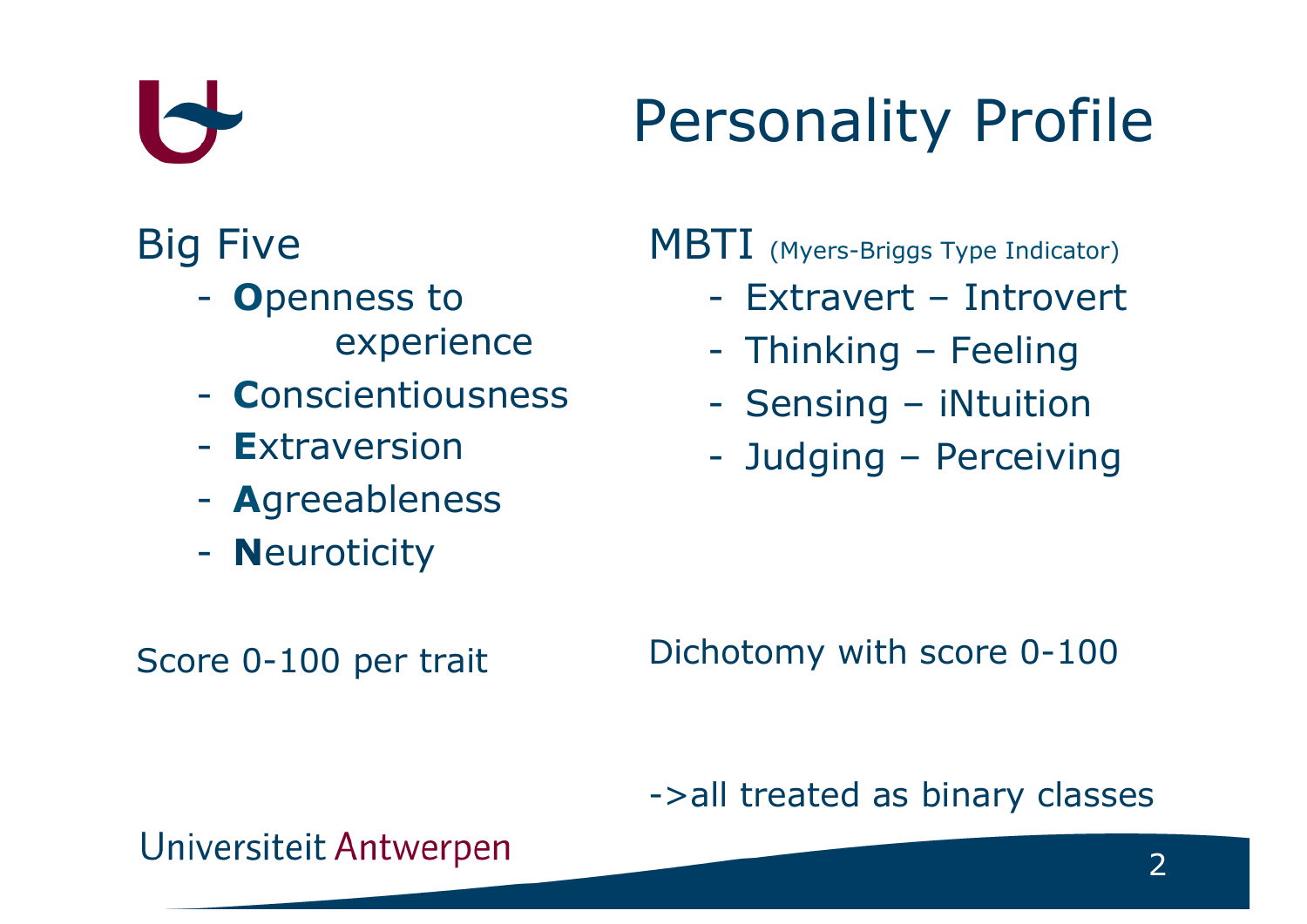## Previous Research

#### • Data

- Different genres: essays, stream-of-consciousness text, social network text
- Online personality test by authors
- Shared task on computational personality recognition (WCPR 2013)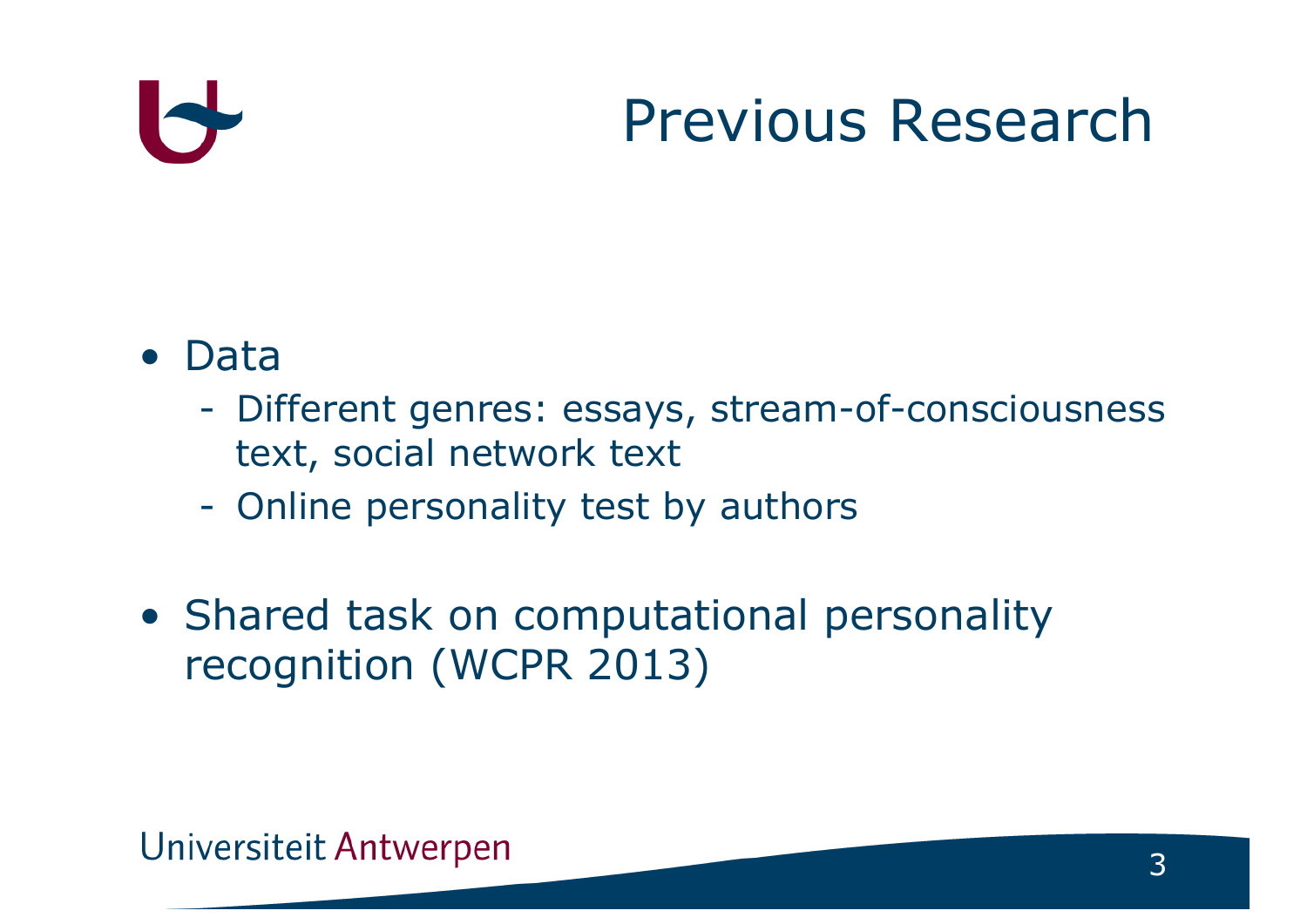

## Personality Test

#### I see myself as someone who...

| 1. Is talkative                         |                                                                                      |             |                |  |                        |
|-----------------------------------------|--------------------------------------------------------------------------------------|-------------|----------------|--|------------------------|
|                                         | Strongly Disagree $1 \bullet 2 \bullet 3 \bullet 4 \bullet 5 \bullet$ Strongly Agree |             |                |  |                        |
| 2. Tends to find fault with others      |                                                                                      |             |                |  |                        |
|                                         | Strongly Disagree $1 \bullet 2 \bullet 3 \bullet 4 \bullet 5 \bullet$ Strongly Agree |             |                |  |                        |
| 3. Does a thorough job                  |                                                                                      |             |                |  |                        |
|                                         | Strongly Disagree 1 0 2 0 3 0 4 0 5 0 Strongly Agree                                 |             |                |  |                        |
| 4. Is depressed, blue                   |                                                                                      |             |                |  |                        |
|                                         | Strongly Disagree $1 \bullet 2 \bullet 3 \bullet 4 \bullet 5 \bullet$ Strongly Agree |             |                |  |                        |
| 5. Is original, comes up with new ideas |                                                                                      |             |                |  |                        |
|                                         | Strongly Disagree $1 \bullet 2 \bullet 3 \bullet 4 \bullet 5 \bullet$ Strongly Agree |             |                |  |                        |
| 6. Is reserved                          |                                                                                      |             |                |  |                        |
|                                         | Strongly Disagree 1 0 2 0 3 0 4 0 5 0 Strongly Agree                                 |             |                |  |                        |
| 7. Is helpful and unselfish with others |                                                                                      |             |                |  |                        |
|                                         | Strongly Disagree $1 \bullet 2 \bullet 3 \bullet 4 \bullet 5 \bullet$ Strongly Agree |             |                |  |                        |
| 8. Can be somewhat careless             |                                                                                      |             |                |  |                        |
|                                         | Strongly Disagree $1 \odot$                                                          | $2^{\circ}$ | 3 <sup>o</sup> |  | 4 6 5 6 Strongly Agree |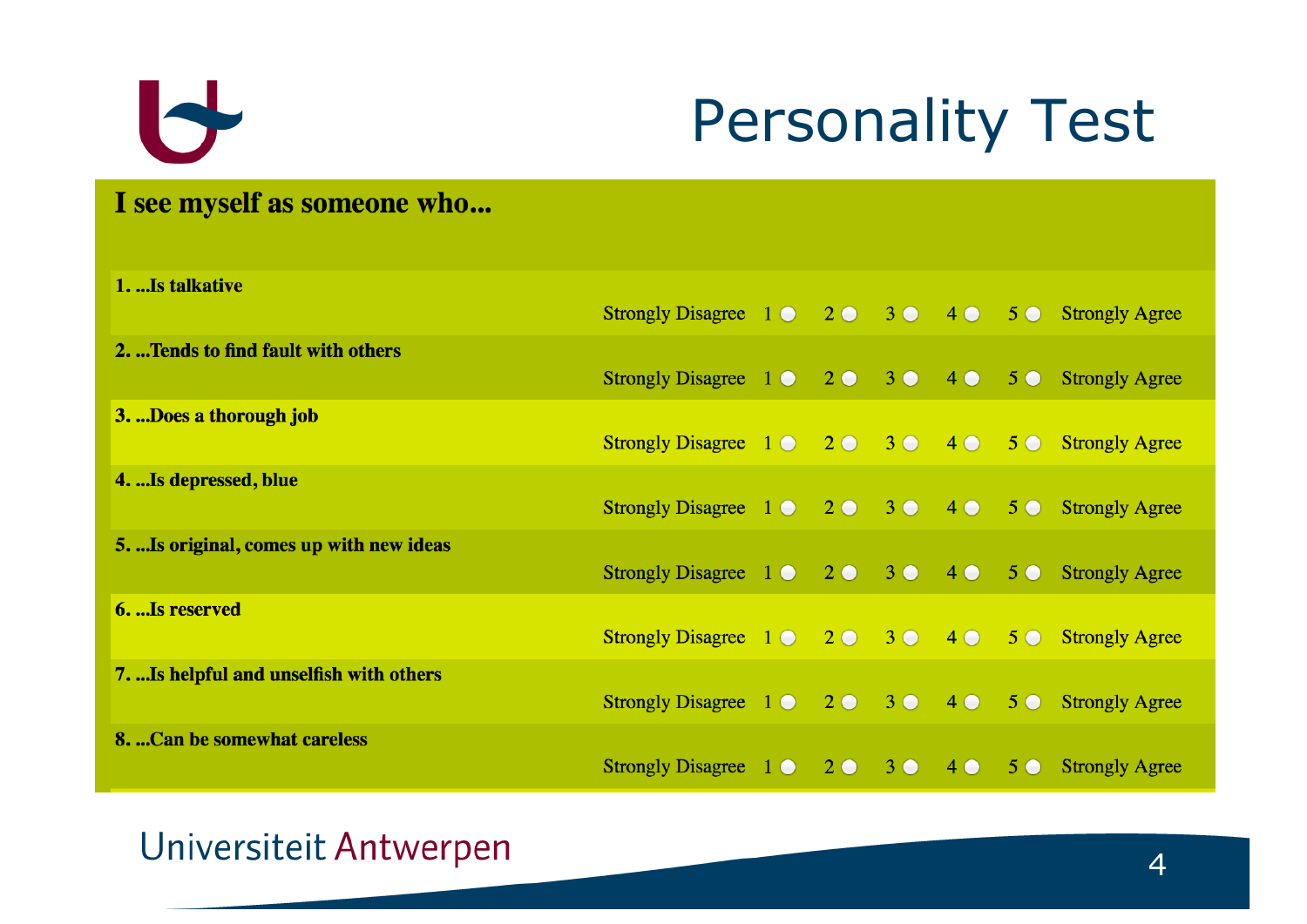## Previous Research

#### Big Five

- Stream-ofconsciousness text
	- Mairesse et al. (2007)
	- WCPR 2013
- Social network text
	- WCPR 2013

#### **MBTI**

- Personae corpus (essays)
	- Luyckx & Daelemans (2008)
	- Noecker, Ryan & Juola (2013)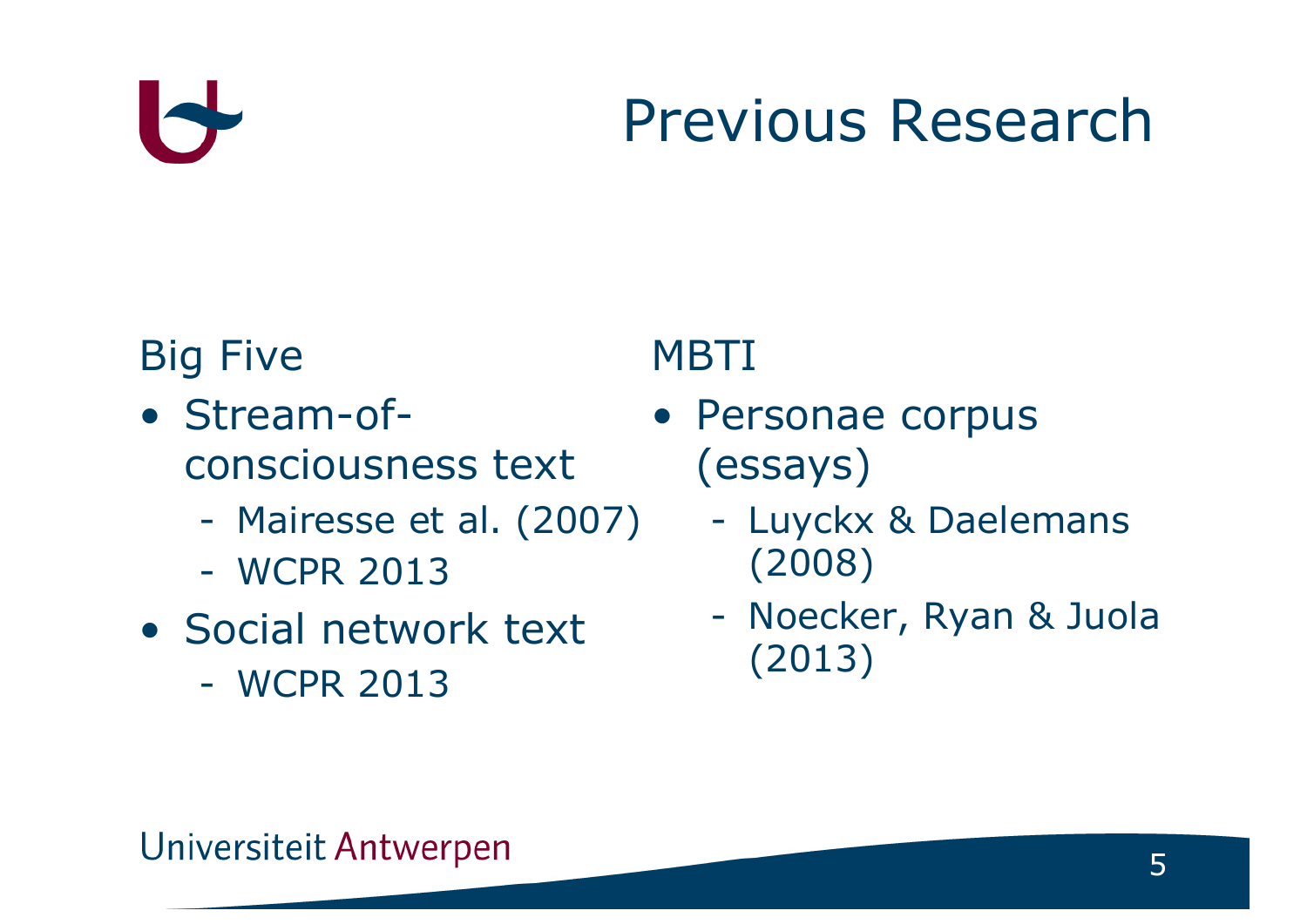### Previous Research

Variability in results:

- Depending on method
- Depending on data/genre
- Depending on trait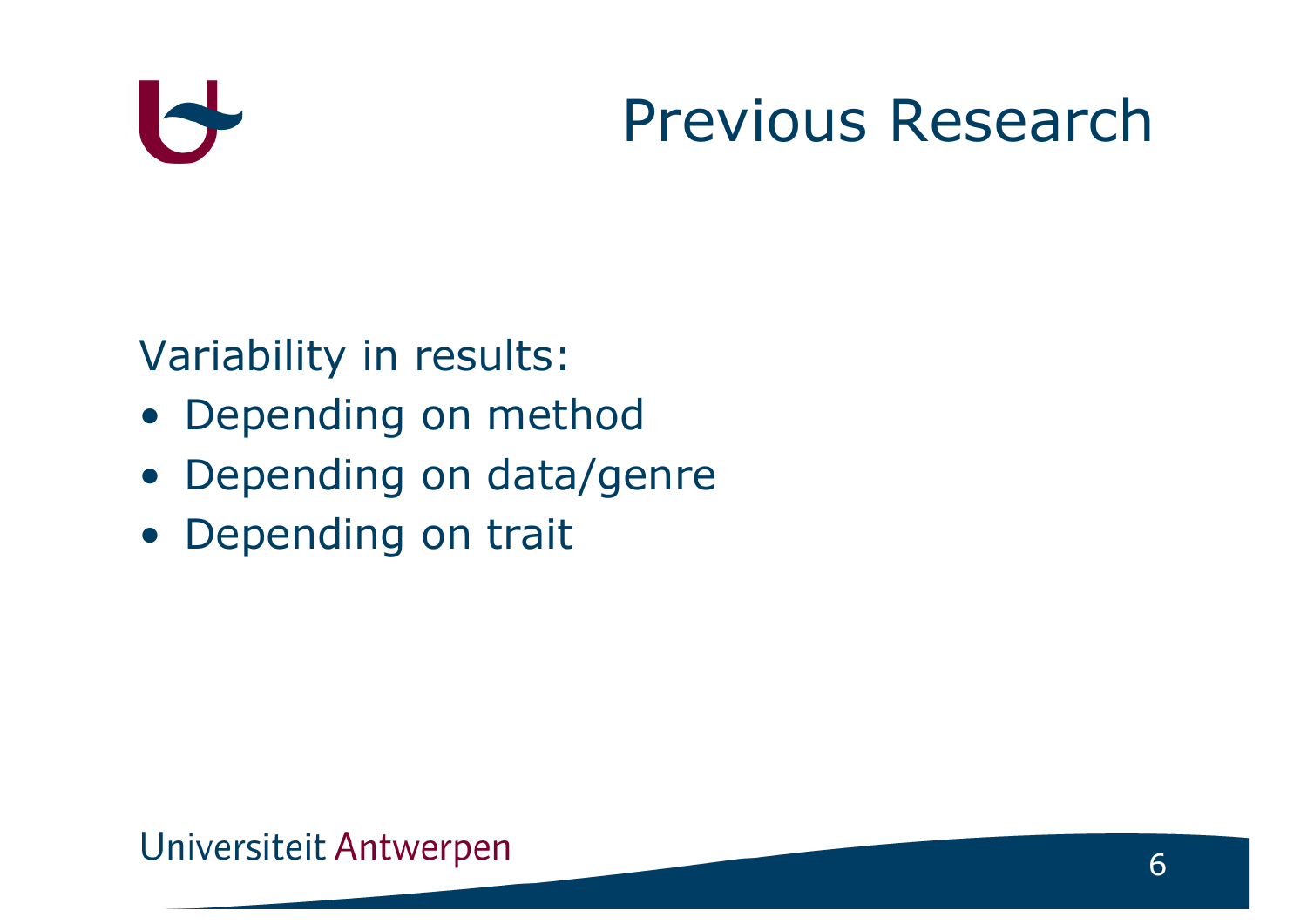## Hypothesis

An ensemble of classifiers can improve the performance of personality classification by using information from datasets from different genres, different personality classification systems, possible even different languages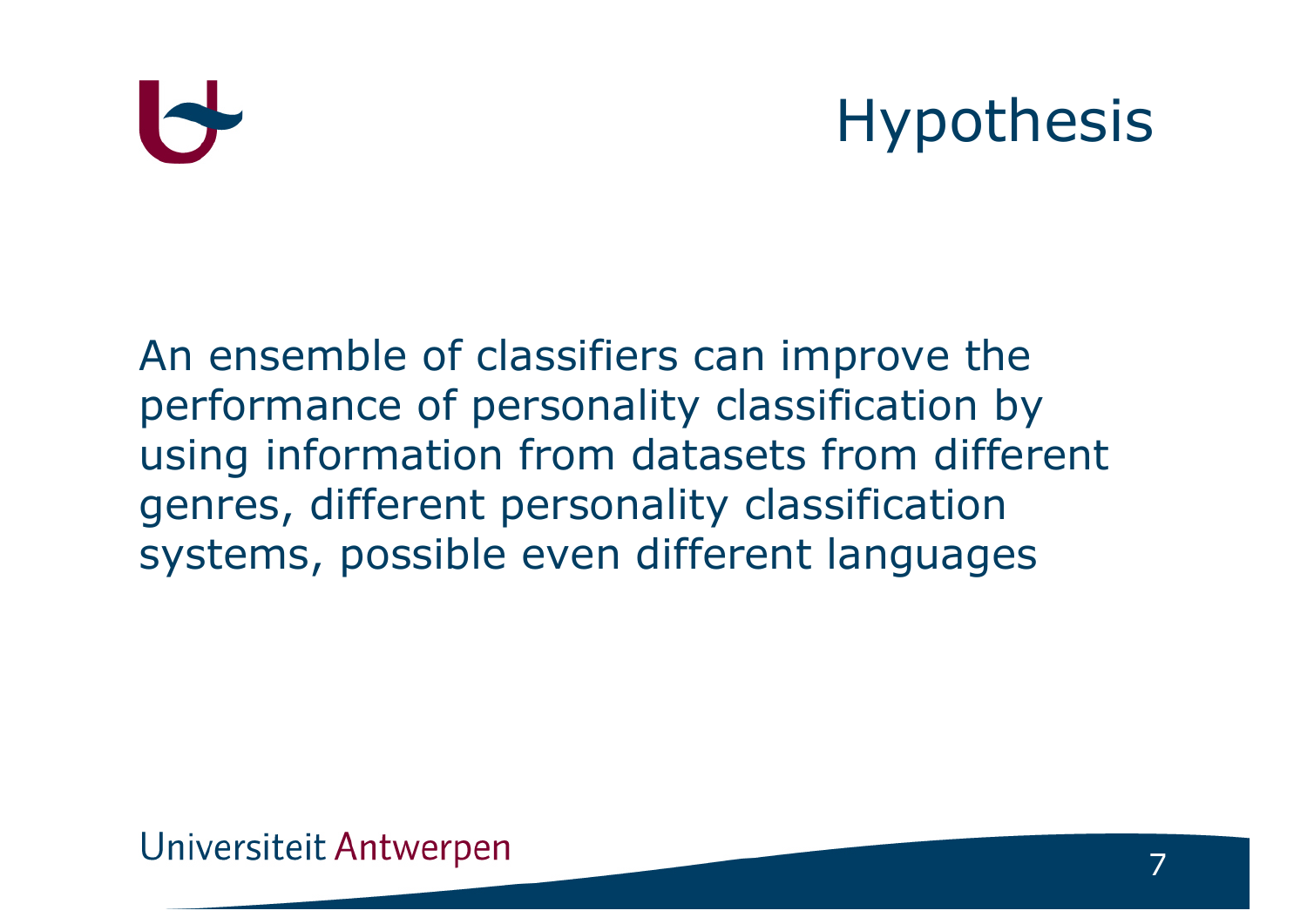

### Ensemble Method

• Meta-learner

Combines input features with meta-features (outputs of several component classifiers on that input)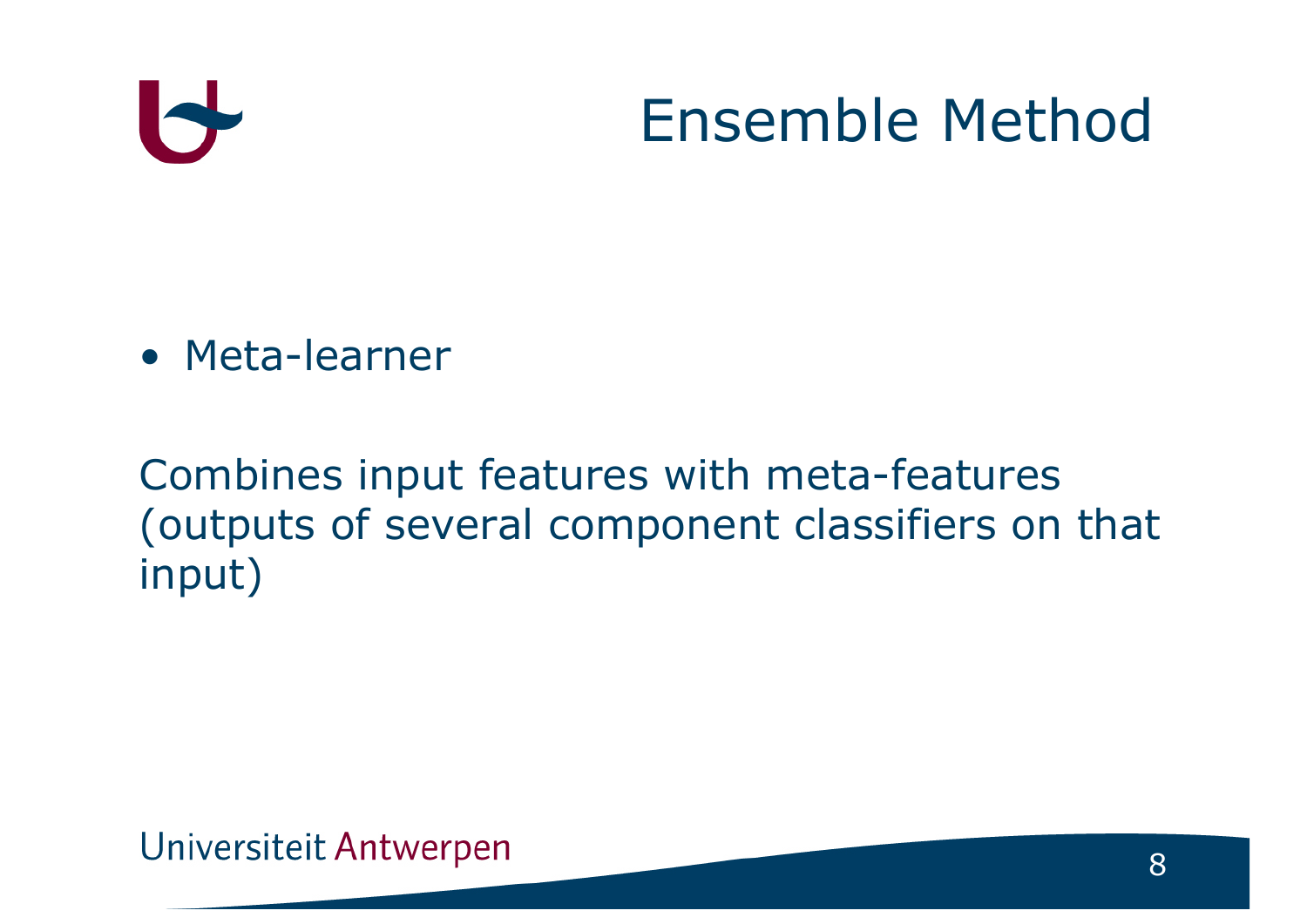## Experimental Setup Data

#### • Data from WCPR shared task

- Stream-of-consciousness text (ESSAYS)
- Social network data (FB)
	- Data transformed to larger instances by concatenating 20 posts with identical personality traits
	- 509 instances
- Task
	- Predictions on FB dataset using 60%-40% traintest split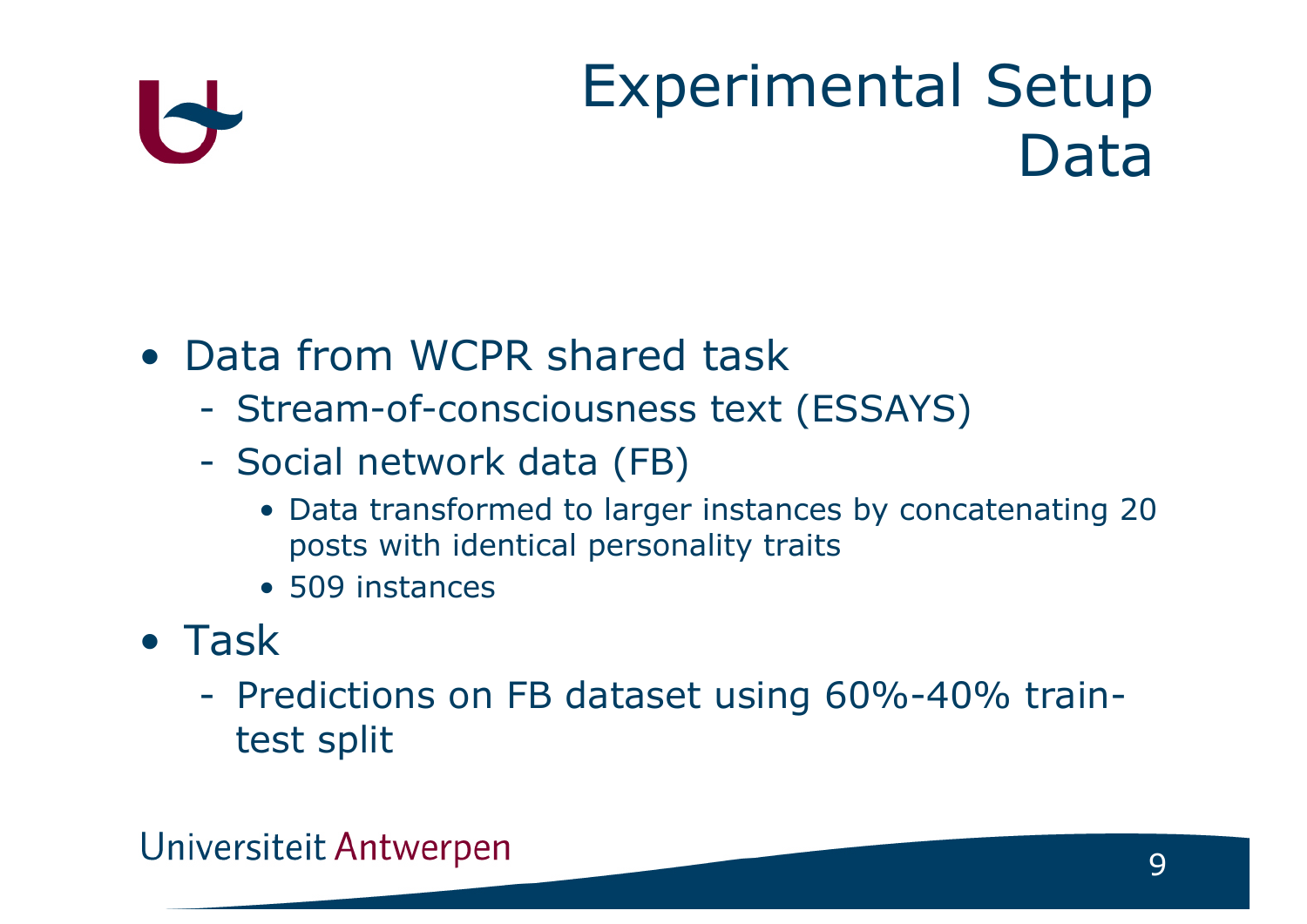Experimental Setup System Specifications

#### • Features

- 2000 most frequent character trigrams (mft)
- 10 meta-features: predicted classes by two component classifiers for each trait
- ML Algorithm
	- Weka's SVM implementation (SMO)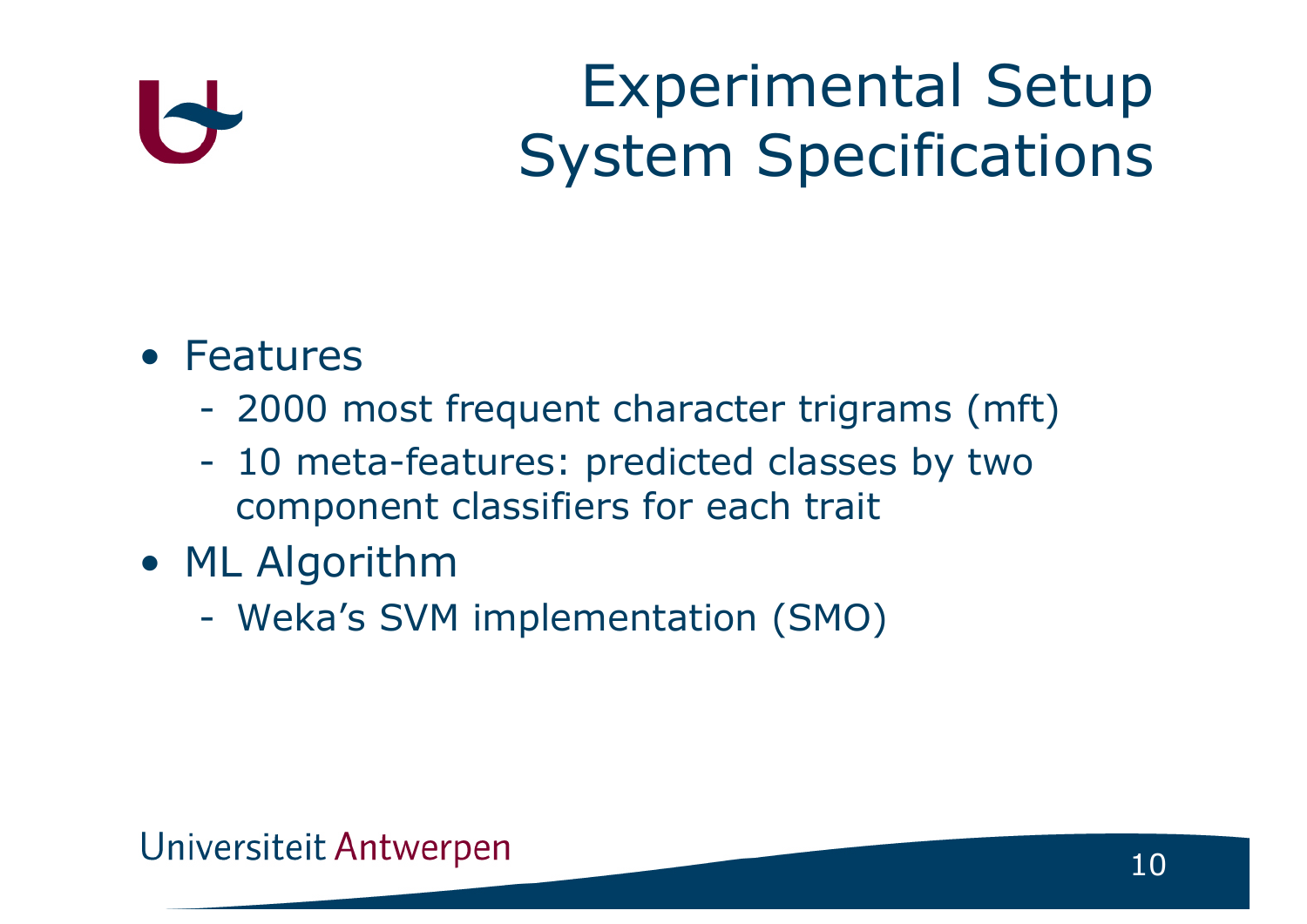Experimental Setup System Specifications

• Component classifiers

(Two variants for each trait )

- 5 classifiers trained on FB train split generate predicted classes for each train instance, using tenfold cross-validation
- 5 classifiers trained on 2000mft of essays data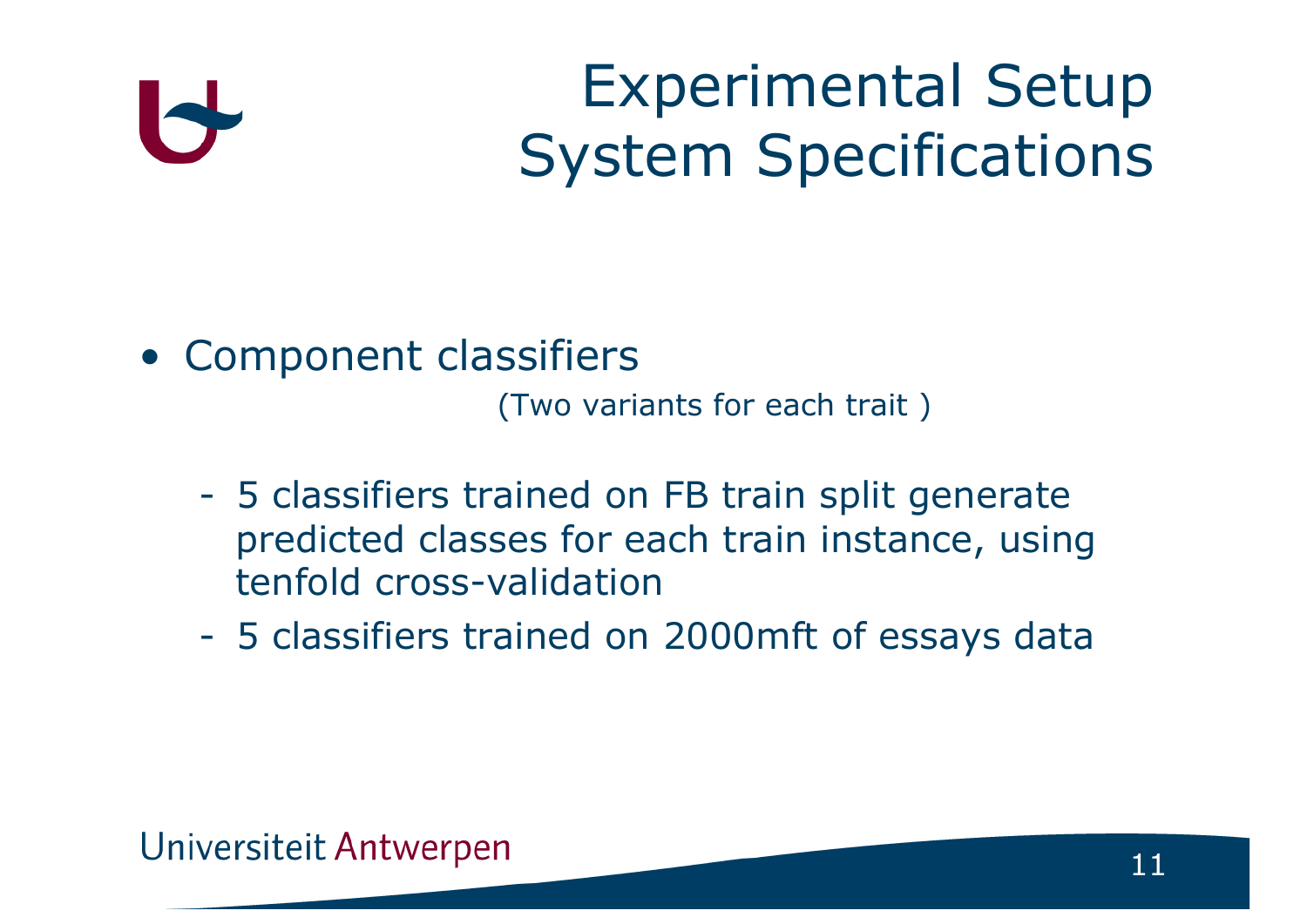

### Experimental Setup Ensemble Architecture

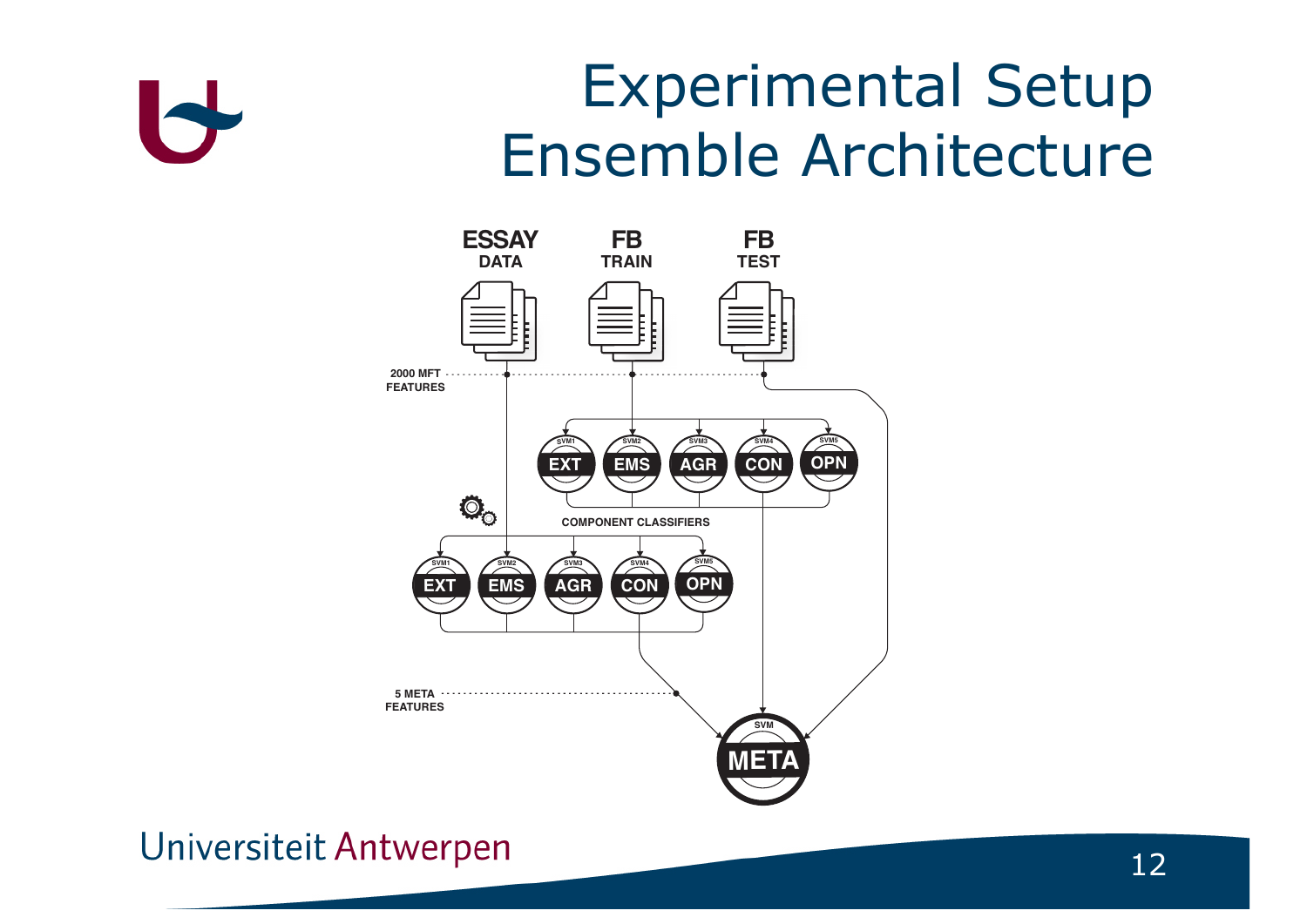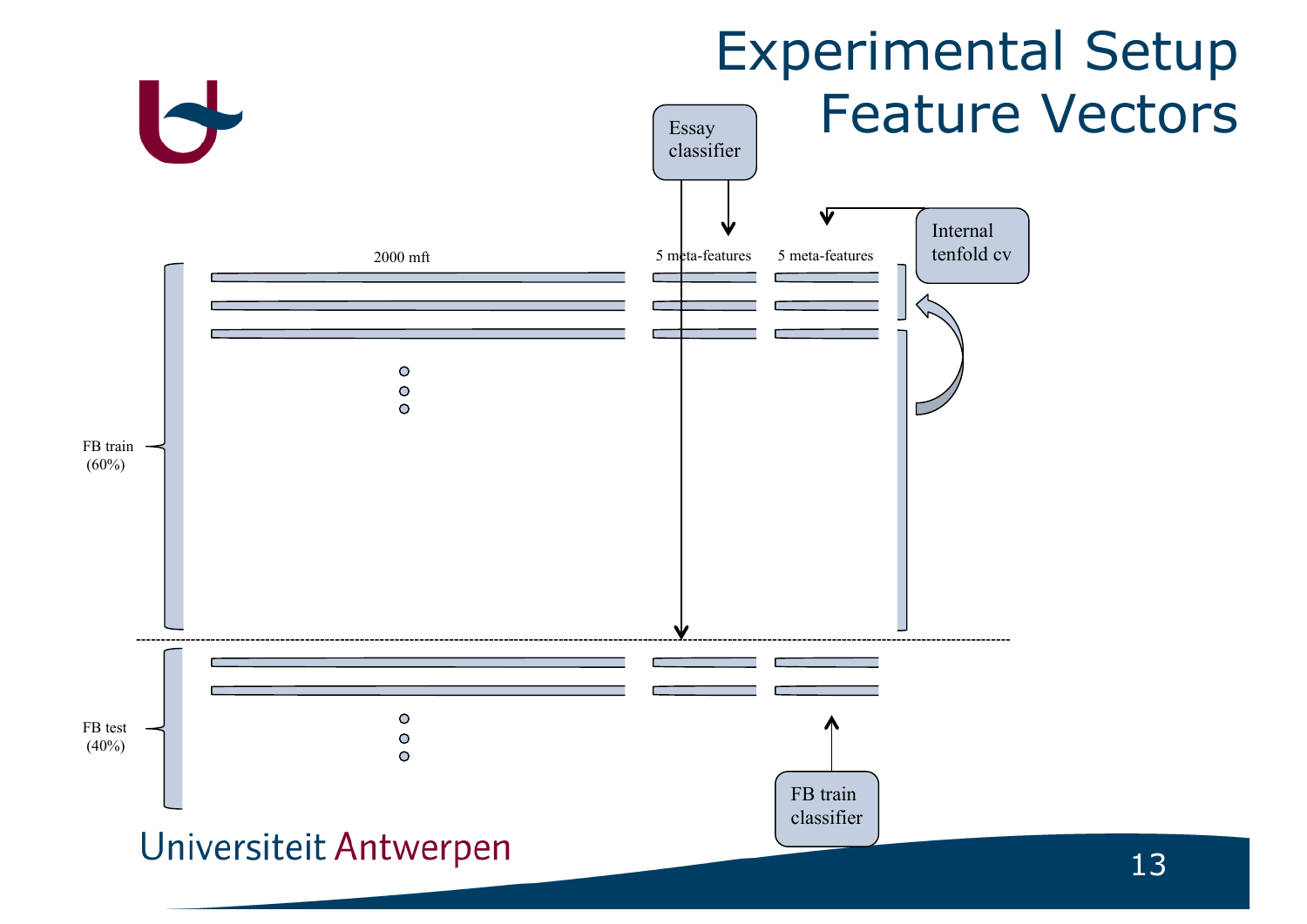

## Simple Systems

| Trait      | <b>Precision   Recall</b> |      | <b>F-score</b> | <b>WRB</b> |
|------------|---------------------------|------|----------------|------------|
| <b>EXT</b> | 0.76                      | 0.77 | 0.76           | 0.51       |
| <b>NEU</b> | 0.67                      | 0.68 | 0.66           | 0.53       |
| <b>AGR</b> | 0.67                      | 0.68 | 0.67           | 0.50       |
| <b>CON</b> | 0.66                      | 0.66 | 0.66           | 0.50       |
| <b>OPN</b> | 0.82                      | 0.83 | 0.82           | 0.59       |

1. Results of classifiers trained on FB data (only 2000 mft) using train and test split. WRB is the weighted random baseline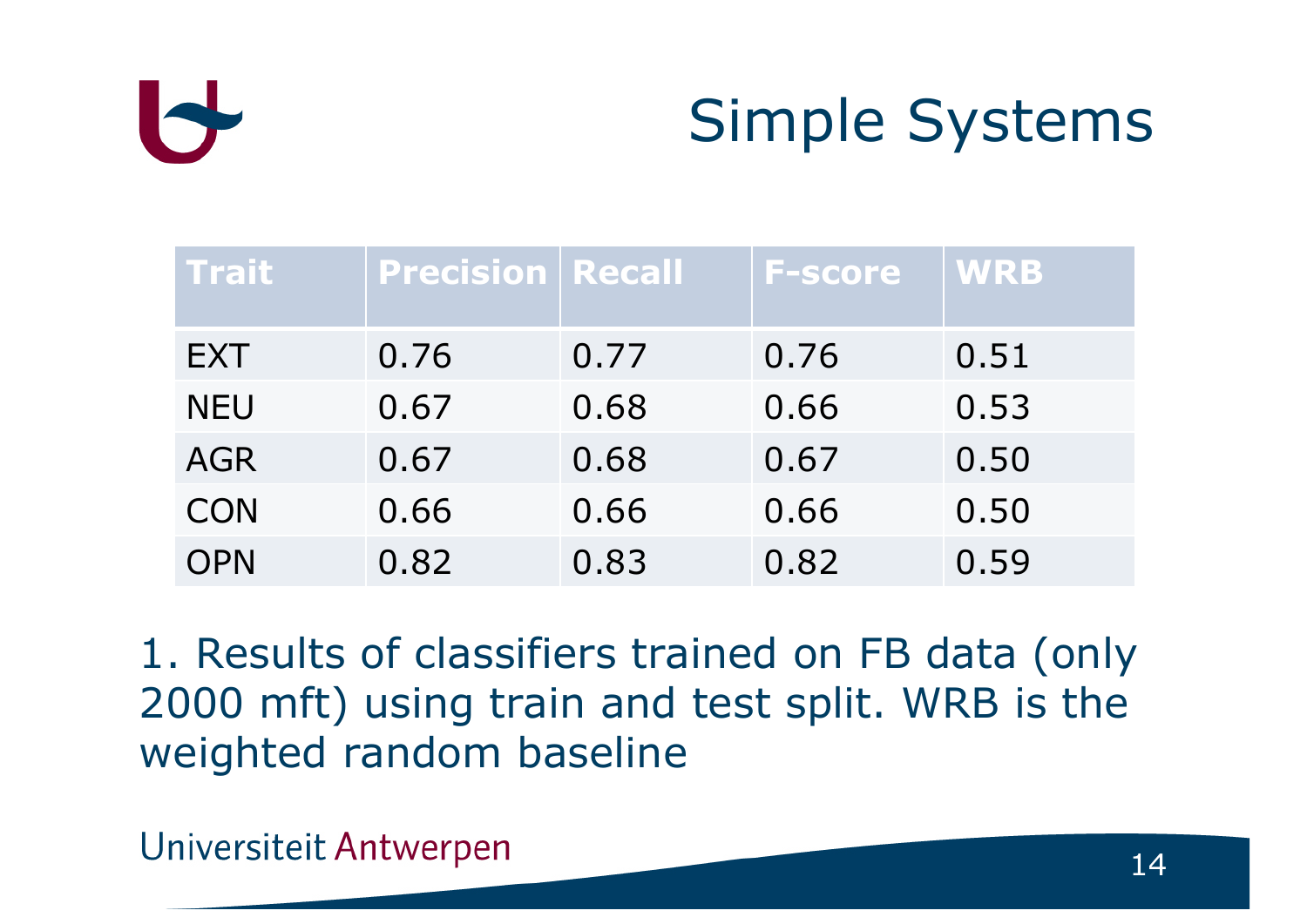

### Simple Systems

| Trait      | <b>Precision   Recall</b> |      | <b>F-score</b> | <b>WRB</b> |
|------------|---------------------------|------|----------------|------------|
| <b>EXT</b> | 0.70                      | 0.70 | 0.70           | 0.51       |
| <b>NEU</b> | 0.63                      | 0.64 | 0.63           | 0.53       |
| <b>AGR</b> | 0.62                      | 0.62 | 0.62           | 0.50       |
| <b>CON</b> | 0.58                      | 0.58 | 0.58           | 0.50       |
| <b>OPN</b> | 0.75                      | 0.72 | 0.73           | 0.59       |

2. Results of classifiers using both the essay data and the FB train split as training data (2000 mft), while testing on FB test split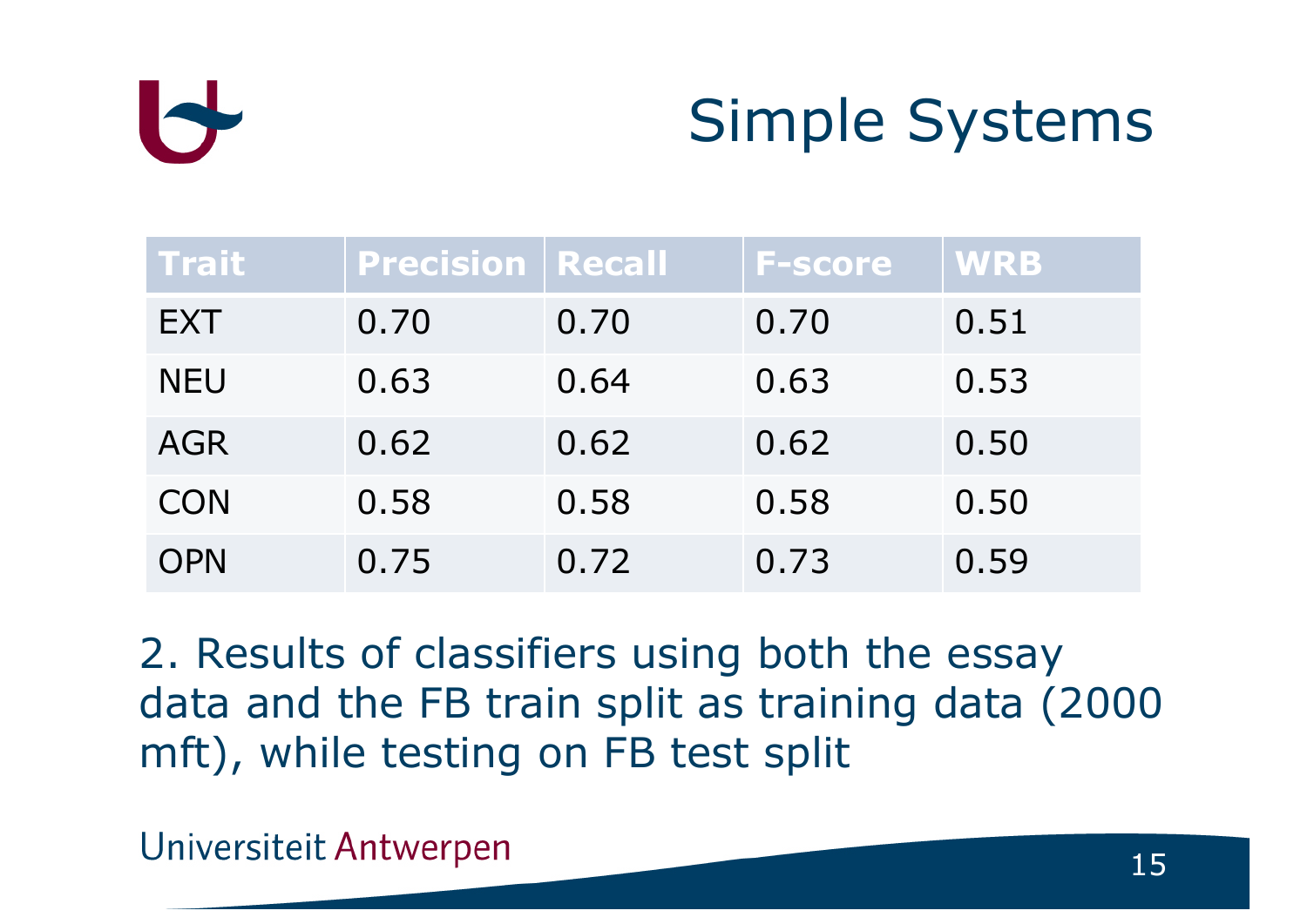

#### Results

| <b>Trait</b> | <b>Precision   Recall</b> |      | <b>F-score</b> | <b>Baseline</b> | <b>WRB</b> |
|--------------|---------------------------|------|----------------|-----------------|------------|
| <b>EXT</b>   | 0.79                      | 0.79 | 0.79           | 0.76            | 0.51       |
| <b>NEU</b>   | 0.71                      | 0.72 | 0.70           | 0.66            | 0.53       |
| <b>AGR</b>   | 0.67                      | 0.68 | 0.67           | 0.67            | 0.50       |
| <b>CON</b>   | 0.72                      | 0.72 | 0.72           | 0.66            | 0.50       |
| <b>OPN</b>   | 0.87                      | 0.87 | 0.86           | 0.82            | 0.59       |

Results of ensemble classifier on FB test split, using 2000 mft and 10 meta-features. Statistically significant results (calculated in comparison with simple system 1) are in bold.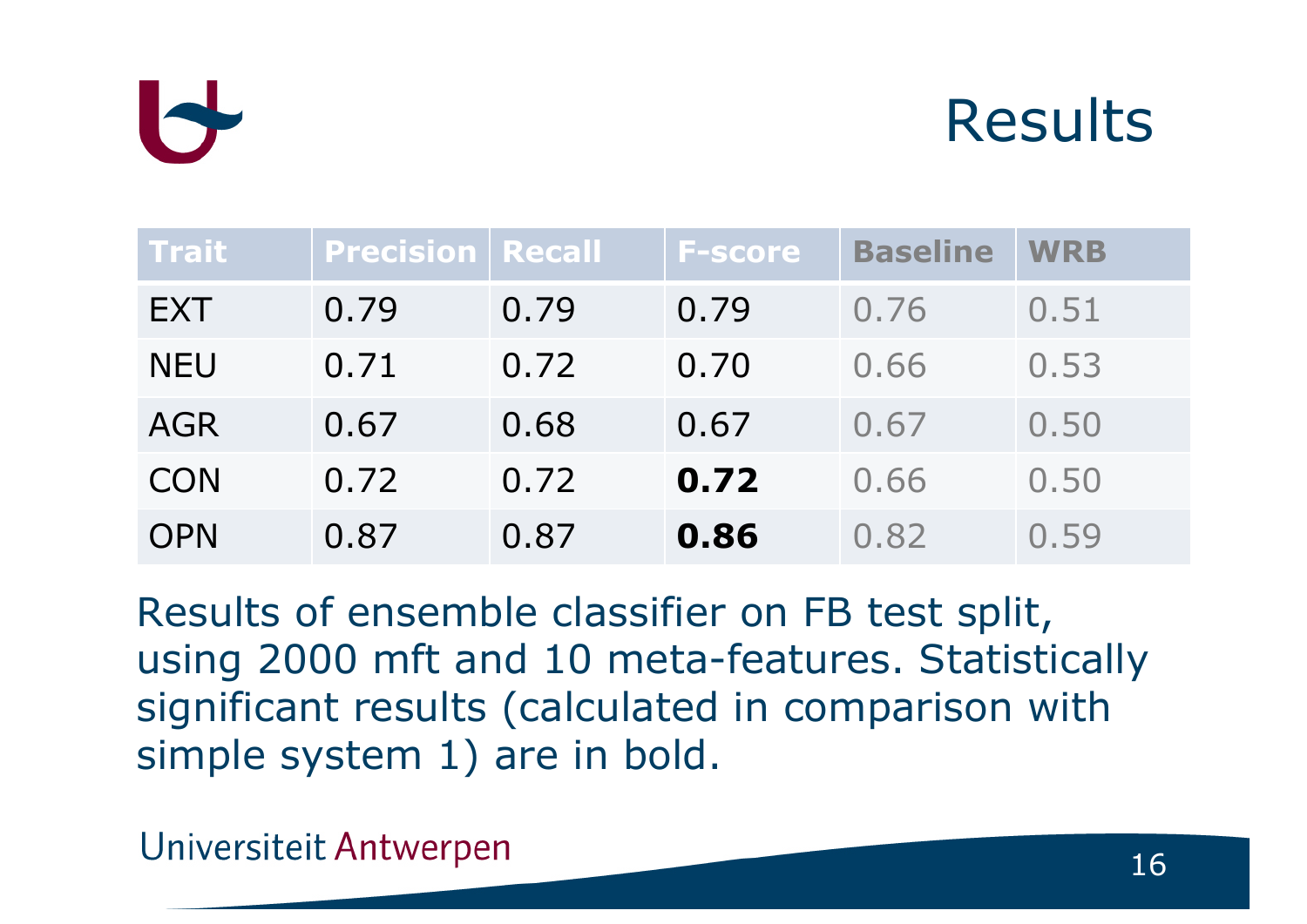

#### Results

| <b>Trait</b> | <b>Precision Recall</b> |      | <b>F-score</b> | <b>Baseline</b> | <b>WRB</b> |
|--------------|-------------------------|------|----------------|-----------------|------------|
| EXT          | 0.74                    | 0.74 | 0.74           | 0.76            | 0.51       |
| <b>NEU</b>   | 0.68                    | 0.69 | 0.68           | 0.66            | 0.53       |
| <b>AGR</b>   | 0.70                    | 0.70 | 0.70           | 0.67            | 0.50       |
| <b>CON</b>   | 0.74                    | 0.74 | 0.74           | 0.66            | 0.50       |
| <b>OPN</b>   | 0.85                    | 0.85 | 0.85           | 0.82            | 0.59       |

Results of ensemble classifier on FB test split, using only 10 meta-features.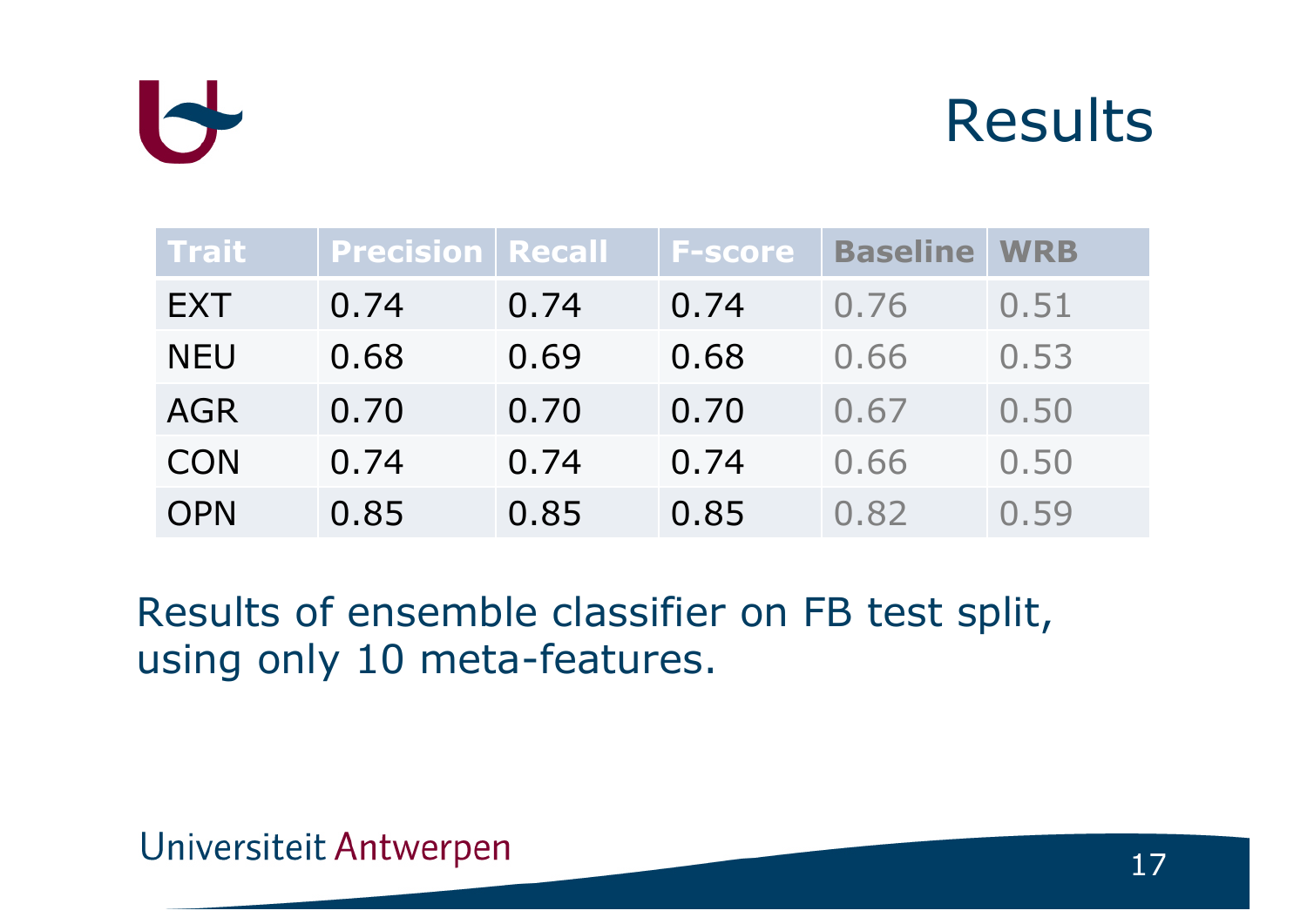## **Discussion**

- Concept of ensemble methods for personality recognition
	- Considered proven, with remarks
- Extension of approach remains to be proven
	- Methodology (complete 10-fold cv)
	- MBTI
	- Translated corpora